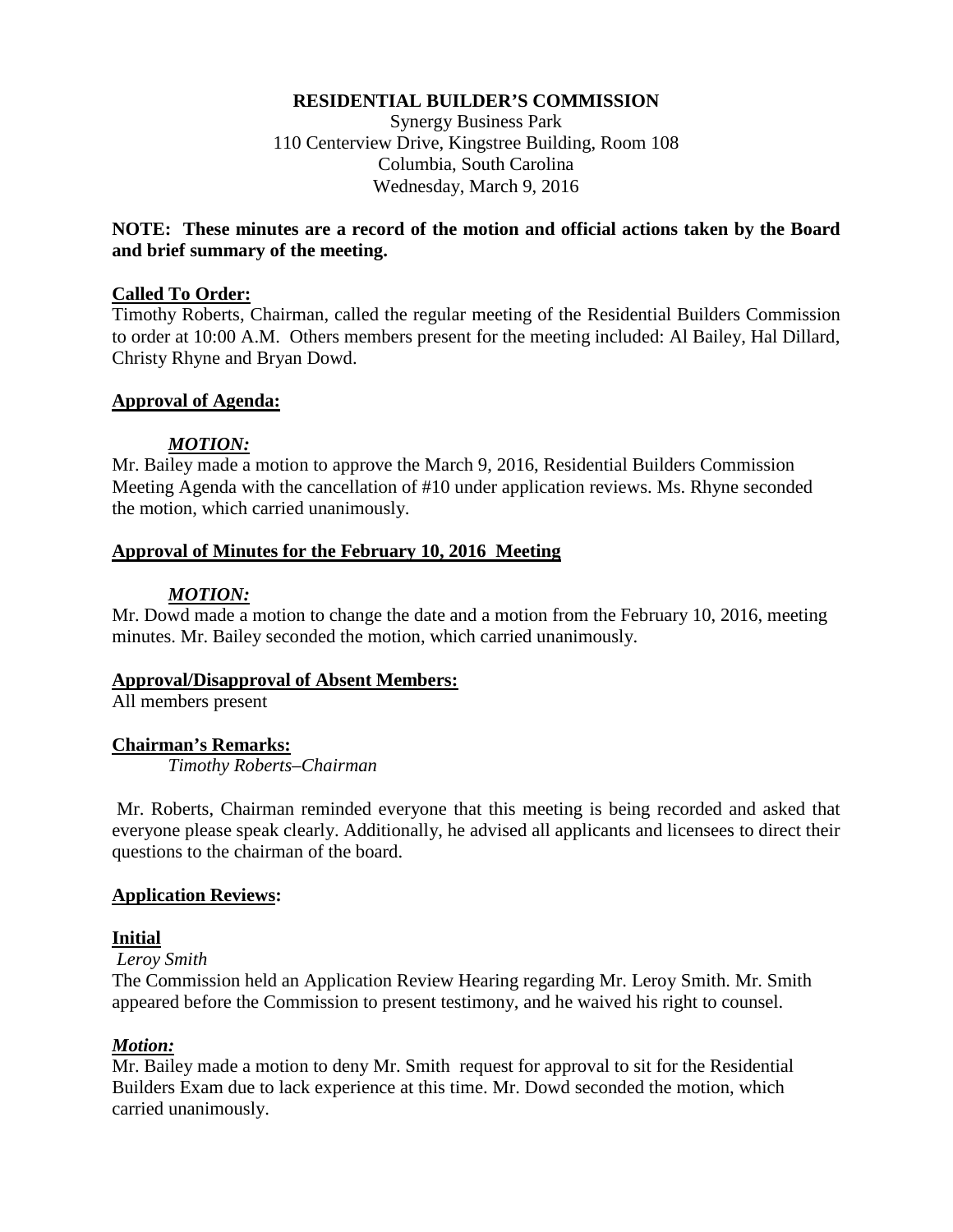#### *Christine B. Martin*

The Commission held an Application Review Hearing regarding Ms. Christine B. Martin. Ms. Martin appeared before the Commission to present testimony with Mr. Rob Daniels Roach as her witness, and she waived her right to counsel.

### *Motion:*

Mr. Bailey made a motion to allow Ms. Martin to sit for the exam. Mr. Dillard seconded the motion, which did not carry unanimously, Mr. Dowd opposed.

### *John R. Lorton, III*

The Commission held an Application Review Hearing regarding Mr. John R. Lorton, III. Mr. Lorton, III appeared before the Commission to present testimony, and wavied his right to counsel.

### *Motion:*

Mr. Dowd made a motion to approve Mr. Lorton to sit for the exam. Ms. Rhyne seconded the motion, which carried unanimously.

#### *Himaxukumar Patel*

The Commission held an Application Review Hearing regarding Mr. Himaxukumar Patel. Mr. Patel appeared before the Commission to present testimony with Willie Coker as a witness, and he waived his right to counsel.

### *Motion:*

Ms. Rhyne made a motion to allow Mr. Patel to sit for the exam. Mr. Bailey seconded the motion, which carried unanimously.

#### *Michael A. Reynolds*

The Commission held an Application Review Hearing regarding Mr. Michael A. Reynolds. Mr. Reynolds appeared before the Commission to present testimony, and he waived his right to counsel.

### *Motion:*

Mr. Bailey made a motion to allow Mr. Reynolds to sit for the Exam. Mr. Dowd seconded the motion, which carried unanimously.

#### *Mathew B. O'Connor*

The Commission held an Application Review Hearing regarding Mr. Mathew B. O'Connor. Mr. O'Connor appeared before the Commission to present testimony, and he waived his right to counsel.

### *Motion:*

Mr. Dillard made a motion to allow Mr. O'Connor to sit for the exam. Ms. Rhyne seconded the motion, which carried unanimously.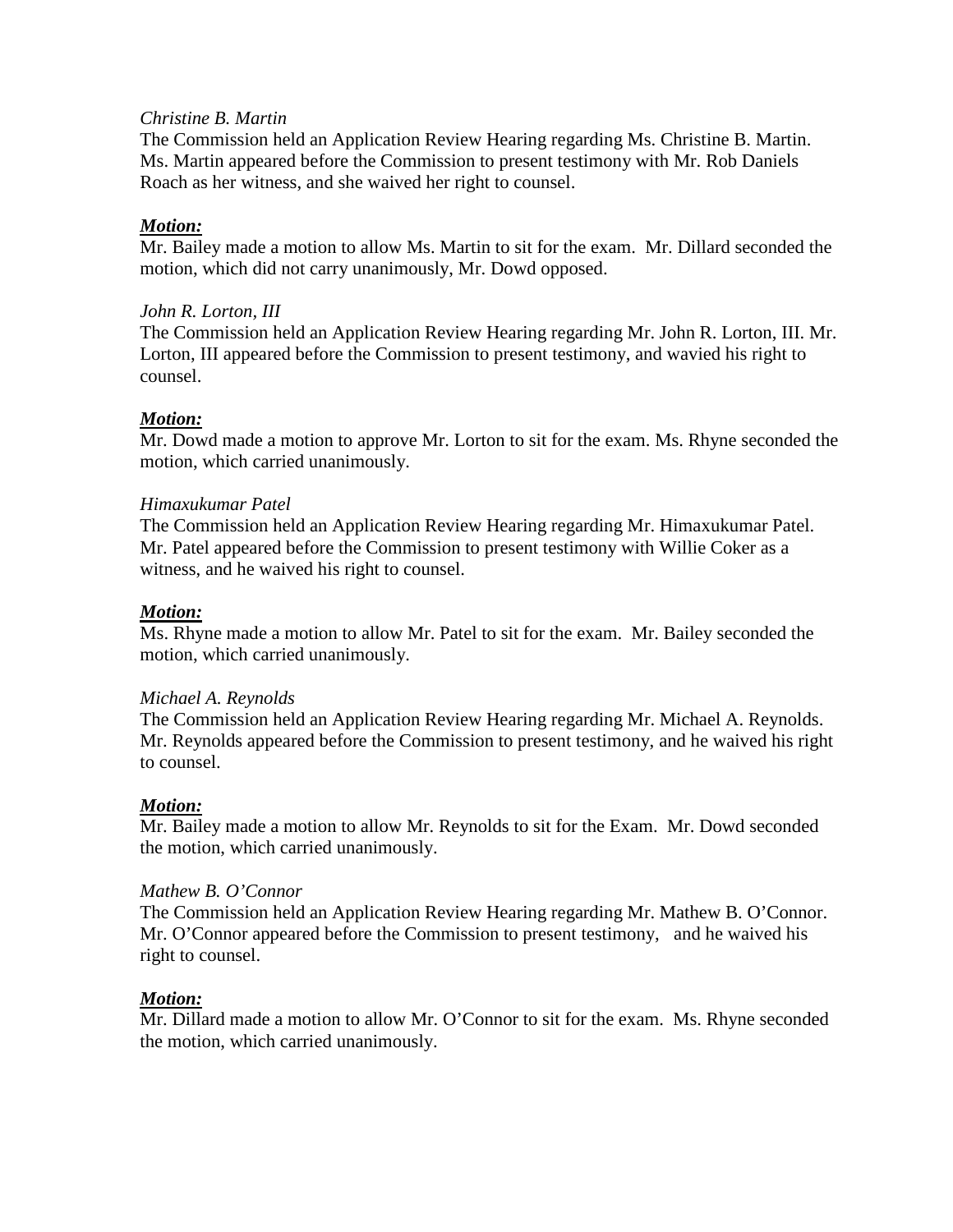# *Chad M. Barnes*

The Commission held an Application Review Hearing regarding Mr. Chad M. Barnes. Mr. Barnes appeared before the Commission to present testimony, and he waived his right to counsel.

### *Motion:*

Mr. Dillard made a motion to allow Mr. Barnes to sit for the exam. Mr. Dowd seconded the motion, which did not carry unanimously, Mr. Bailey opposed.

### *George C. Williams*

The Commission held an Application Review Hearing regarding Mr. George C. Williams. Mr. Williams appeared before the Commission to present testimony, and he waived his right to counsel.

### *Motion:*

Mr. Bailey made a motion to allow Mr. Williams to sit for the exam. Mr. Dillard seconded the motion, which carried unanimously.

## *Charles D. Bumgarner*

The Commission held an Application Review Hearing regarding Mr. Charles D. Bumgarner. Mr. Bumgarner appeared before the Commission to present testimony, and he waived his right to counsel.

### *Motion:*

Mr. Dowd made a motion to allow Mr. Bumgarner to get his License. Mr. Bailey seconded the motion, which carried unanimously.

### *Joseph Felz*

The Commission held an Application Review Hearing regarding Mr. Joseph Felz. Mr. Felz appeared before the Commission to present testimony, and he waived his right to counsel.

# *Motion:*

Mr. Bailey made a motion to allow Mr. Felz to reinstate his License with a \$10,000 Bond. Ms. Rhyne seconded the motion, which carried unanimously.

### *Benjamin H. Johnson*

The Commission held an Application Review Hearing regarding Mr. Benjamin H. Johnson. Mr. Johnson appeared before the Commission to present testimony, and he waived his right to counsel.

### *Motion:*

Mr. Bailey made a motion to allow Mr. Johnson to sit for the exam and if he passes he must hold a \$10,000 Bond. Ms. Rhyne seconded the motion, which carried unanimously.

### *Jason Nappi*

The Commission held an Application Review Hearing regarding Mr. Jason Nappi. Mr. Nappi appeared before the Commission to present testimony, and he waived his right to counsel.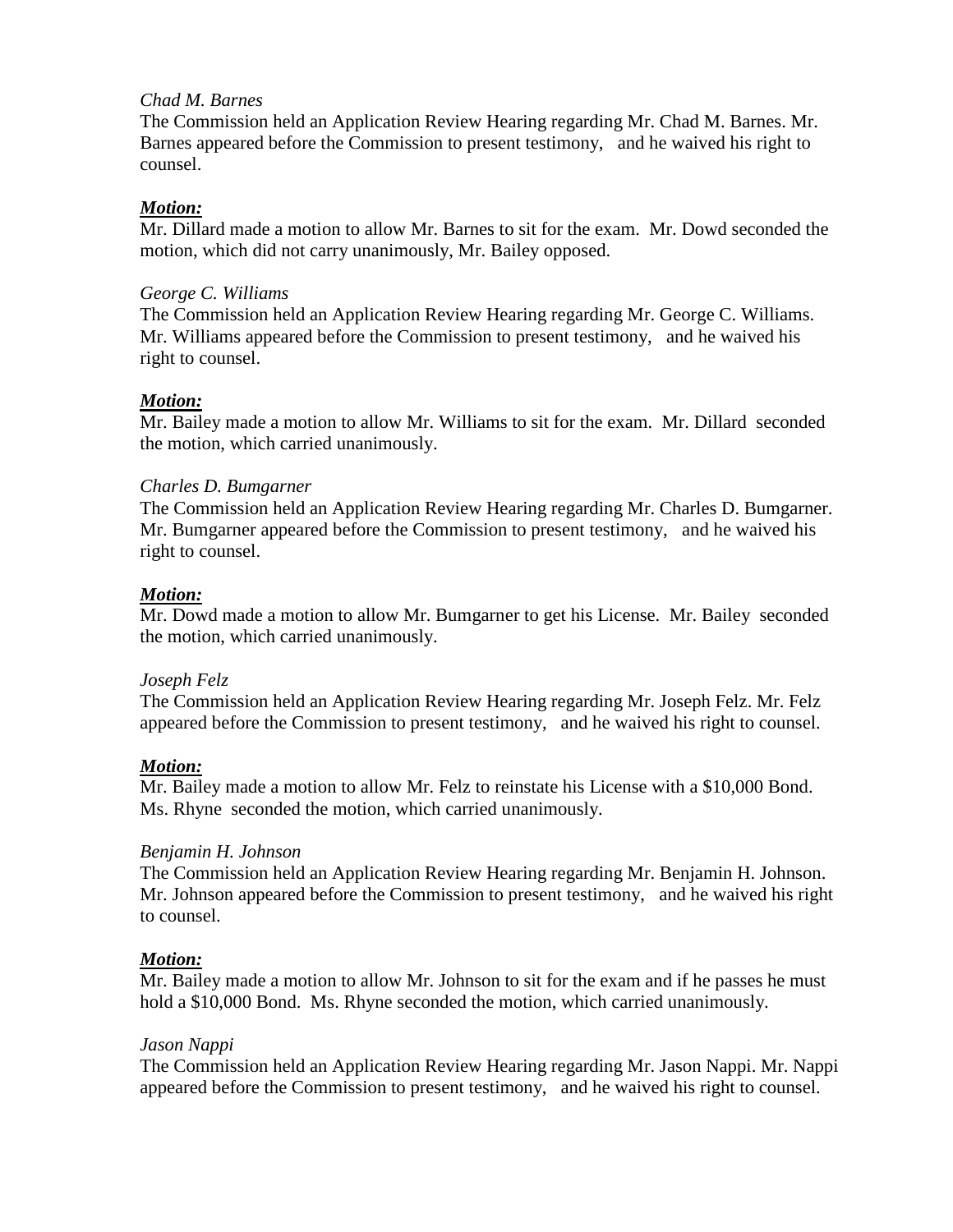# *Motion:*

Mr. Bailey made a motion to allow Mr. Nappi to sit for the Business/Law exam only. Mr. Dillard seconded the motion, which carried unanimously.

## *William Buford*

The Commission held an Application Review Hearing regarding Mr. William Buford. Mr. Buford appeared before the Commission to present testimony, and he waived his right to counsel.

## *Motion:*

Mr. Bailey made a motion to reinstate Mr. Buford's License with no restrictions. Ms. Rhyne seconded the motion, which carried unanimously.

# *Administrators Report and Recommendation for Bond Claim:*

Ms. Erin Baldwin with the Office of Disciplinary Counsel brought a request to approve the request for the bond claim for case#2014-510. Mr. Parker appeared before the Commission to present testimony, and he waived his right to counsel.

## *Motion:*

Mr. Bailey made a motion to go into executive session for legal advice. Mr. Dowd seconded the motion, which carried unanimously.

### *Motion:*

Mr. Bailey made a motion to come out of executive session. Mr. Dowd seconded the motion, which carried unanimously.

### *Motion:*

Mr. Bailey made a motion to deny bond claim request at this time until homeowner can provide three estimates within 90 days. Mr. Dowd seconded the motion, which carried unanimously.

# *Reinstatement of Licensure:*

### *John Parker*

The Commission held an Application Review Hearing regarding Mr. John Parker. Mr. Parker appeared before the Commission to present testimony, and he waived his right to counsel.

### *Motion:*

Mr. Dowd made a motion to reinstate Mr. Parker's License. Ms. Rhyne seconded the motion, which carried unanimously.

### *Final Order Hearings:*

 *Donald Williams, Case # 2013-425 & 2014-42* The Board held a Final Order hearing regarding Mr. Donald Williams. *Motion:* Ms. Rhyne made a motion to uphold the Hearing Officer's Recommendation.

Mr. Dillard seconded the motion, which carried unanimously.

*Jesse R. Marsh, Case # 2014-472 & 2013-464*

The Board held a Final Order hearing regarding Mr. Jesse R. Marsh.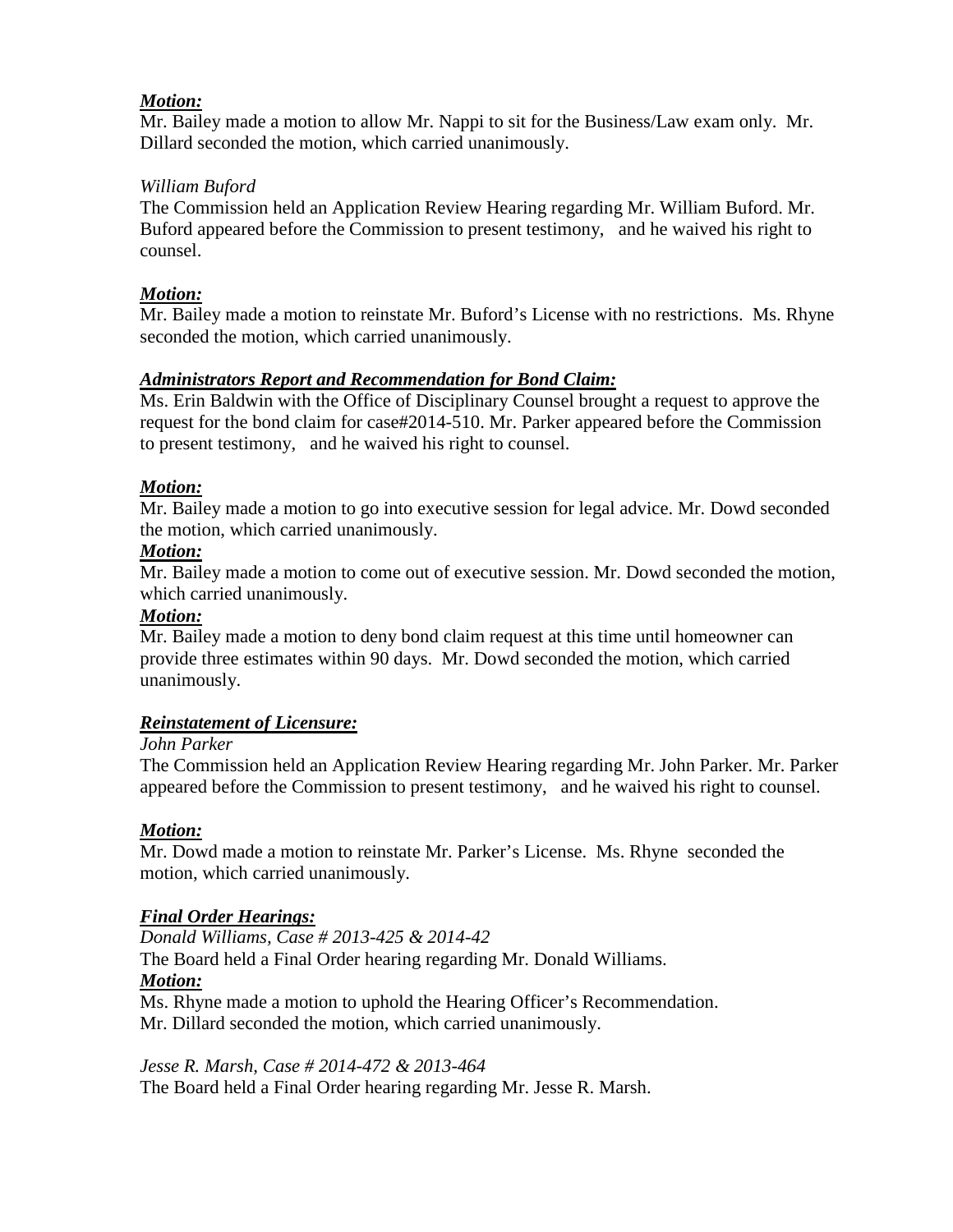## *Motion:*

Mr. Dowd made a motion to uphold the Hearing Officer's Recommendation. Mr. Bailey seconded the motion, which carried unanimously.

# *Request to Satisfy Bond Claim:*

### *Derrick French*

The Board held a Final Order hearing regarding Mr. Derrick French. Mr. French sent in a certified check to be sent to the homeowner instead of making a call on the Bond.

Mr. Bailey recused himself.

## *Motion:*

Mr. Dowd made a motion to allow check to be made payable to homeowner and LLR in lieu of calling on the Bond. Ms. Rhyne seconded the motion, which carried unanimously.

## **Reference Letters for Specialty Contractors:**

Allison Baker, Assistant to the Administrator brought forward a question for clarification. Staff has recently received and questioned what types of reference letters can be accepted for the Residential Specialty Registrants. The Commissioners discussed their position on the specialty reference letters, and determined for clarification that if they come from a state that doesn't have licensing requirements we can still accept reference letters from the contractors they worked for previously, even if they are not licensed in that state. We can accept a letter from a supplier but we should limit to just one of the three.

## **Administrator's Remarks for Information:**

None at this time.

# **OIE Report – Mr. Todd Bond**

*Todd Bond, Chief Investigator of OIE*

Mr. Todd Bond, Chief Investigator, appeared to present the information to the Commission regarding the OIE monthly report.

| <b>Complaints Received - 44</b> |                   | <b>Active Investigations -94</b> |
|---------------------------------|-------------------|----------------------------------|
|                                 | Closed Cases – 40 |                                  |

### **New Business:**

A. Recommendation of IRC

# *MOTION:*

Mr. Bailey made a motion to approve the Recommendation of the IRC Ms. Rhyne seconded the motion, which carried unanimously.

B. Resolution Guidelines

# *MOTION:*

Mr. Dowd made a motion to approve the IRC Resolution Guidelines. Ms. Rhyne seconded the motion, which carried unanimously.

### **Old Business:**

No old business discussed.